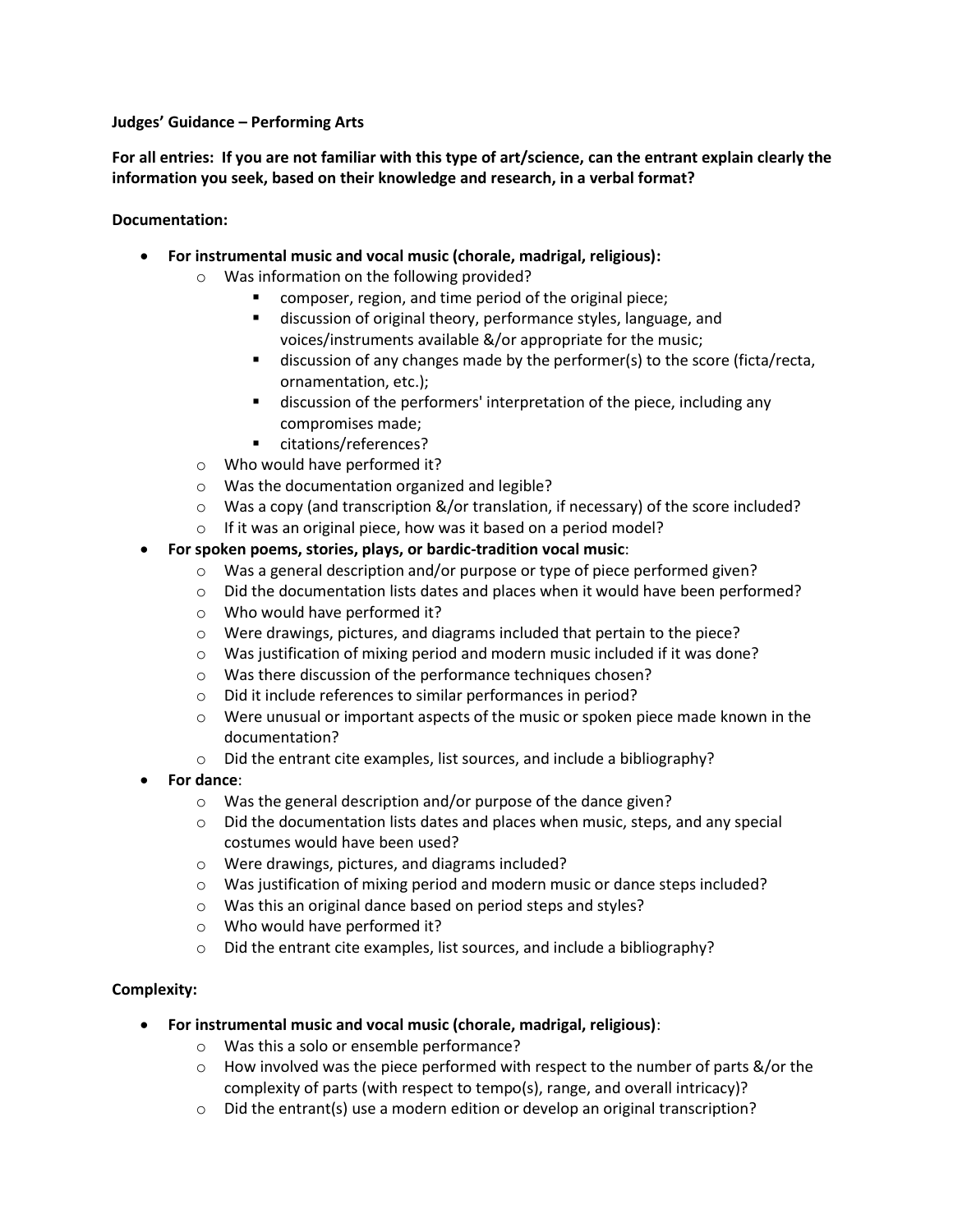- $\circ$  What was the degree of difficulty of vocal &/or instrumental techniques attempted?
- o If vocal, how difficult were linguistic &/or pronunciation issues?
- o Were any special costumes or props created or used?
- **For spoken poems, stories, plays or bardic-tradition vocal music**:
	- o What was the complexity and variety of piece performed?
	- $\circ$  Did the entrant develop it from a period source, use a modern translation, or is this an original composition?
	- o Was there difficulty of execution of the techniques?
	- o Was this a solo or ensemble performance?
	- o Were any special costumes or props used?
	- o What was the difficulty of performing techniques?
	- o Was it a physically challenging or complex, intricate presentation?
- **For dance**:
	- o What was the complexity and variety of steps, sequences, and music?
	- $\circ$  Did the entrant develop it from a period source, use a modern translation, or was this an original work?
	- o Was there difficulty of execution of the techniques?
	- o Were any props, special costumes, or live musicians used?
	- o Was this a solo or ensemble performance?
	- $\circ$  Was the dance physically challenging, complex or did it require a particularly intricate presentation?

### **Creativity:**

- **For instrumental music and vocal music (chorale, madrigal, religious)**:
	- $\circ$  Did the performer(s) add embellishment &/or ornamentation to the piece?
	- o Was the piece modified to match the capabilities of the performer(s)?
	- $\circ$  Overall, did the performer(s) use any special techniques to enhance the performance?
- **For spoken poems, stories, plays, or bardic-tradition vocal music**:
	- o Was the entry creative?
	- o Did the entrant make an exact copy of a period piece?
	- o Did the entrant base an original work in the style of a period piece?
	- o How much did the entrant's piece differ from the original?
	- $\circ$  If vocal music, did the performer add any appropriate vocal embellishments?
- **For dance**:
	- o Did the entrant make an exact copy of a period piece?
	- o Did the entrant base an original work on a period piece?
	- o How much did the entrant's piece differ from the original?

### **Authenticity:**

- **For instrumental music and vocal music (chorale, madrigal, religious)**:
	- o If instrumental or mixed ensemble, were pre-1600 or modern instruments used?
	- $\circ$  Did the performance adhere to the interpretation (including tempi, phrasing, articulation, ornamentation/embellishment, etc.), vocal &/or instrumental performance styles & techniques, and (if ensemble) vocal &/or instrumental combination in keeping with the stated time period and culture of the piece?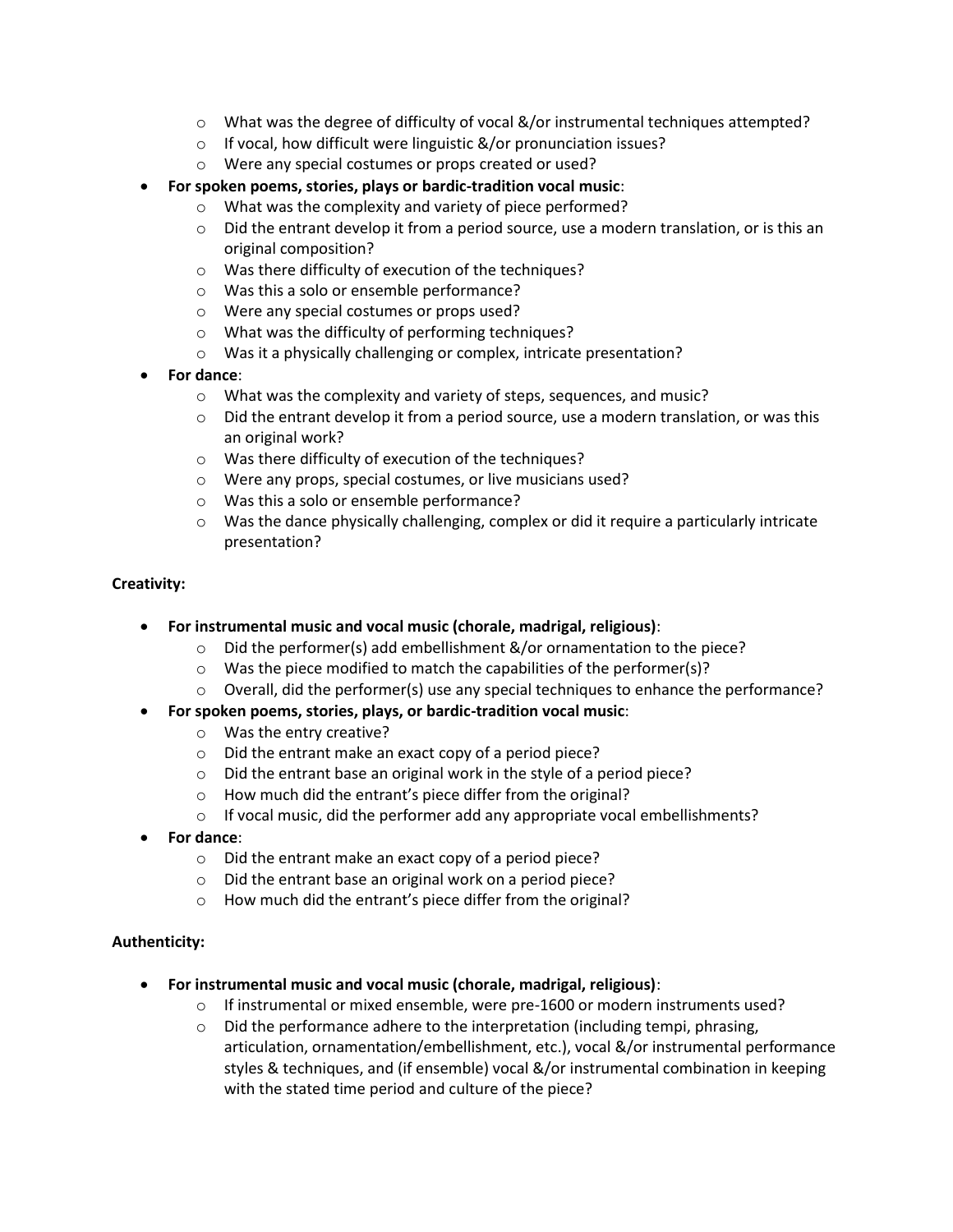- $\circ$  If vocal, was the use of language and linguistic elements in keeping with the stated time frame and culture?
- $\circ$  If compromises were made, did the entrant(s) explain these?
- $\circ$  Overall, to what degree would this performance have fitted into and been accepted in the setting of the stated time period and culture?
- **For spoken poems, stories, plays or bardic-tradition vocal music:**
	- o To what degree had the entrant gone to use period techniques, structures and processes to create the entry?
		- If modern substitutes or conventions were used, did the entrant explain why?
	- $\circ$  Did the spoken or sung piece give the appearance and impression of period work be it song, story, poem or play?
- **For dance**:
	- $\circ$  To what degree had the entrant gone to use period steps, music, and embellishments create the entry?
		- If modern substitutes or conventions were used, did the entrant explain why?
	- o Did the dance give the appearance and impression of period dance?
	- $\circ$  Did it seem appropriate to the type of dance stated in the documentation?

### **Aesthetic qualities:**

- **For instrumental music and vocal music (chorale, madrigal, religious)**:
	- o Was the performance smooth?
	- o Did the performance sound polished?
	- o If there were any mistakes, was recovery good?
	- o Were pitch, rhythm, tempo, and overall energy level maintained?
	- o Were the expression, interpretation, and any ornamentation of the piece well executed?
	- o If an ensemble performance, was the blend and overall sound good?
	- o If vocal, were linguistic elements consistent and well handled?
	- $\circ$  Did the entrant(s) use special costuming or props, and did these enhance or detract from the performance?
	- o Did the performer(s) appear to enjoy themselves?
	- **For spoken poems, stories, plays or bardic-tradition vocal music:** 
		- o Was the performance smooth?
		- o Did the performance sound polished?
		- o If there were any mistakes, was recovery good?
		- o Did the entrant use special costuming or props and did they enhance or detract from the performance?
		- o Were the vocal expression and interpretation and ornamentation of the piece appropriate?
		- o Did the performer(s) enjoy themselves?
		- o Were you moved, entertained, or informed by the selection?
- **For dance**:
	- o Was the performance smooth?
	- o Were the dance steps and music periods appropriately combined?
	- $\circ$  If there were any mistakes, was recovery good?
	- $\circ$  Did the entrant use special costuming or props and did they enhance or detract from the performance?